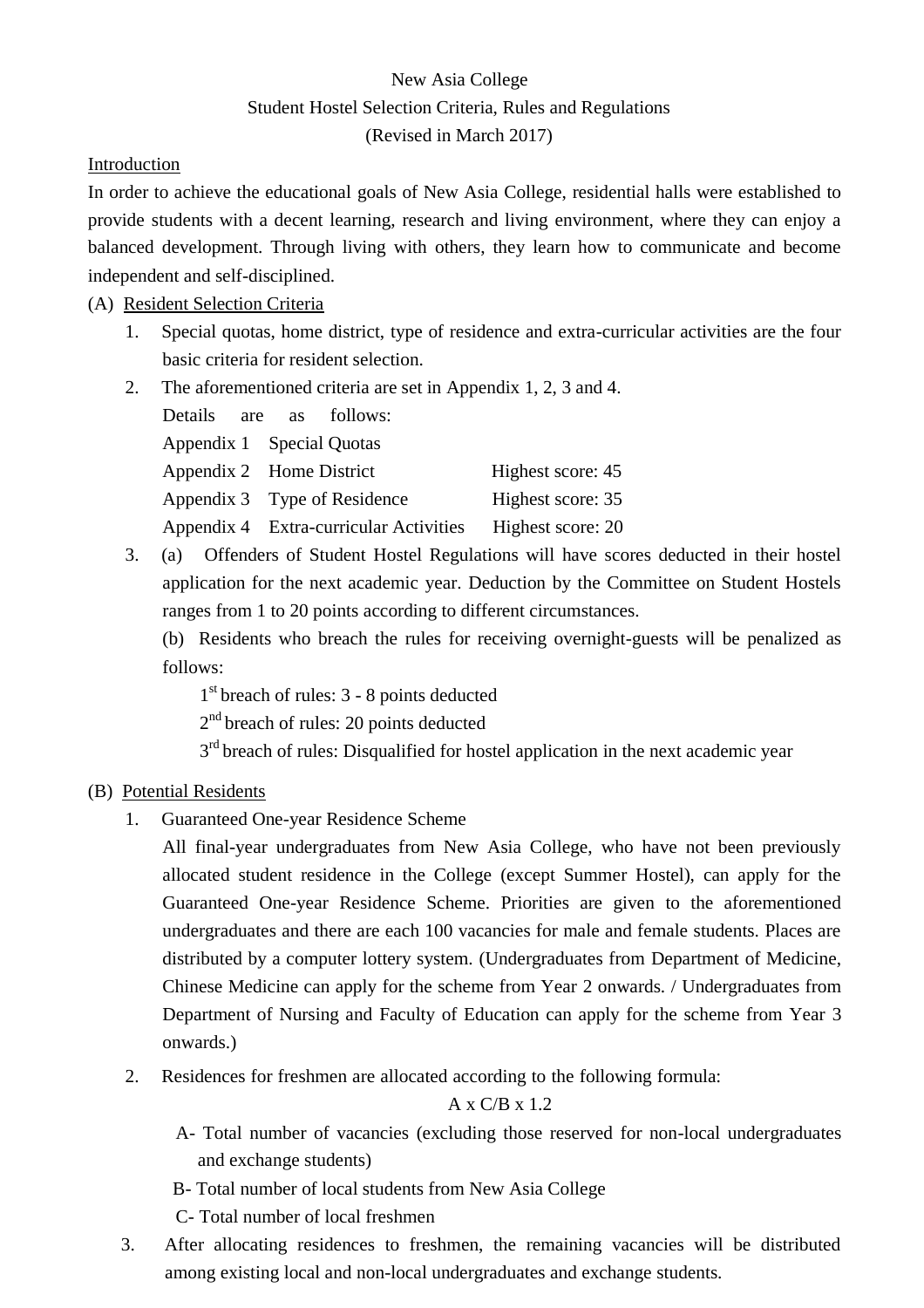#### New Asia College Student Hostel Selection Criteria Special Quotas for ALL New Asia Students

- A. The following applicants will be given a hostel place for one academic year:
	- 1. Those who are mobility-handicapped out of physical challenges or recommended by the University Health Centre out of other reasons.
	- 2. (i) President and Vice Presidents of New Asia College Student Union and President of New Asia College Student Union Representative Council.
		- (ii) President or Vice President of Student Union of CUHK, who is a New Asia College student.
		- (iii) Managing Editor or Deputy Managing Editor of CU Student Press, who is a New Asia College student.
		- (iv) Director or Deputy Director of Campus Radio of CUHK who is a New Asia College student.
		- (v) President of Hall Associations in New Asia College.
- B. The following applicants can enjoy priorities in hostel allocation:

.

- 1. Those who are nominated by Student Union of New Asia College (Eight vacancies are reserved for New Asia College Student Union to nominate its committee members or Vice President of Representative Council for residence. Period of residence basically lasts until successors take their office.)
- 2. Those who are nominated by Student Union of CUHK (Five vacancies are reserved for Student Union of CUHK to nominate its committee members, editors of CU Student Press and committee members of Campus Radio of CUHK for residence. Period of residence basically lasts until successors take their office.)
- 3. Those who are nominated by Wardens and College Head (Each hostel has reserved no more than eight vacancies for students with special needs, including six warden nominations and two College Head nominations.)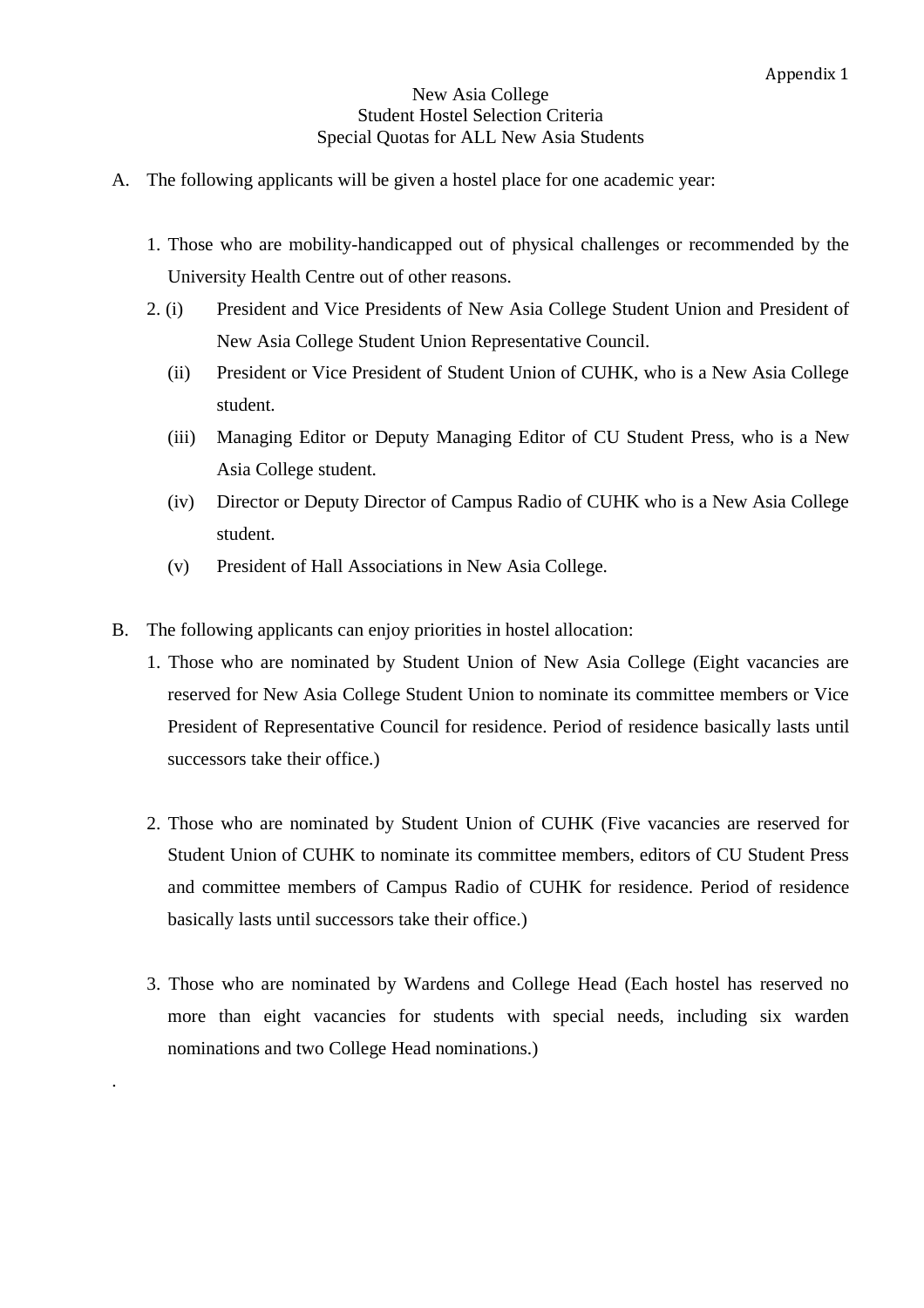# Allocation Criteria of Student Hostel Place - New Asia College

District Points

| Point          | Hong Kong Island | Kowloon                                  | New Territories                              |
|----------------|------------------|------------------------------------------|----------------------------------------------|
| $\mathbf{0}$   |                  |                                          | D16 CUHK                                     |
| 2              |                  |                                          | D14 Kau To Shan                              |
| 3              |                  |                                          | D13 Fo Tan                                   |
|                |                  |                                          | E10 Deerhill Bay                             |
| $\overline{4}$ |                  |                                          | Sha Tin<br>D01                               |
|                |                  |                                          | Chung On/Heng On<br>D17<br>D24 Yan On        |
|                |                  |                                          | E01<br>Tai Po Market                         |
| 5              |                  |                                          | Tai Shui Hang<br>D <sub>23</sub>             |
|                |                  |                                          | Daisyfield<br>E07                            |
|                |                  |                                          | E09<br>Tai Po Kau                            |
|                |                  |                                          | Tai Wo<br>E11                                |
| 6              |                  |                                          | D02 Tai Wai                                  |
|                |                  |                                          | D <sub>22</sub> Yiu On                       |
|                |                  |                                          | D <sub>26</sub> Ravana Garden                |
|                |                  |                                          | D15 The Grandville                           |
| 8              |                  | Parc Oasis<br>U09                        | B02 Fanling                                  |
|                |                  |                                          | D12 Shui Wo                                  |
|                |                  |                                          | D <sub>18</sub> Ma On Shan                   |
|                |                  |                                          | D19 Wu Kai Sha                               |
|                |                  |                                          | D29 World-wide Gardens<br>E02 Tai Po Central |
|                |                  |                                          |                                              |
| 9              |                  |                                          | Sheung Shui<br><b>B</b> 14                   |
|                |                  |                                          | D06 Che Kung Temple<br>Hin Keng<br>D07       |
|                |                  |                                          | <b>Parc Royale</b><br><b>D08</b>             |
|                |                  |                                          | D10 Lower Shing Mun                          |
|                |                  |                                          |                                              |
|                |                  |                                          | Mei Lam<br>D11<br>Kwong Fuk/Wang Fuk<br>E06  |
| 10             |                  | T12 Mong Kok East                        | Tung Lo Wan Village<br>D <sub>03</sub>       |
|                |                  |                                          | Sha Tin Wai<br>D <sub>05</sub>               |
|                |                  |                                          | Symphony Bay<br>D20                          |
|                |                  |                                          | Chung Ting/Tai Yuen<br>E03                   |
|                |                  |                                          | Fu Heng<br>E04                               |
|                |                  |                                          | E05 Fu Shin                                  |
| 11             |                  | R01 Hung Hom                             | D04<br>City One Sha Tin                      |
|                |                  | <b>U10 Yau Yat Chuen</b>                 | Sha Tin Heights<br>D <sub>09</sub>           |
|                |                  |                                          | <b>Kam Ying</b><br>D21                       |
|                |                  |                                          | Shui Chuen O<br>D30                          |
| 12             |                  | R13<br><b>Waterloo Hill</b>              | Leun Wo Hui<br><b>B01</b>                    |
|                |                  | R <sub>19</sub><br><b>Kowloon Tsai</b>   | Ching Ho<br><b>B05</b>                       |
|                |                  | R21<br><b>Beacon Hill</b>                | Sheung Shui Heung<br><b>B16</b>              |
|                |                  | R22<br><b>Broardcast Crive</b>           | Shek Mun<br>D <sub>27</sub>                  |
|                |                  | <b>Cosmopolitan Estate</b><br><b>T09</b> |                                              |
|                |                  | U03 Shek Kip Mei                         |                                              |
|                |                  | U11<br><b>Beacon Heights</b>             |                                              |
|                |                  | <b>U12</b> Dynasty Heights               |                                              |
|                |                  | V09 Lok Fu                               |                                              |
|                |                  |                                          |                                              |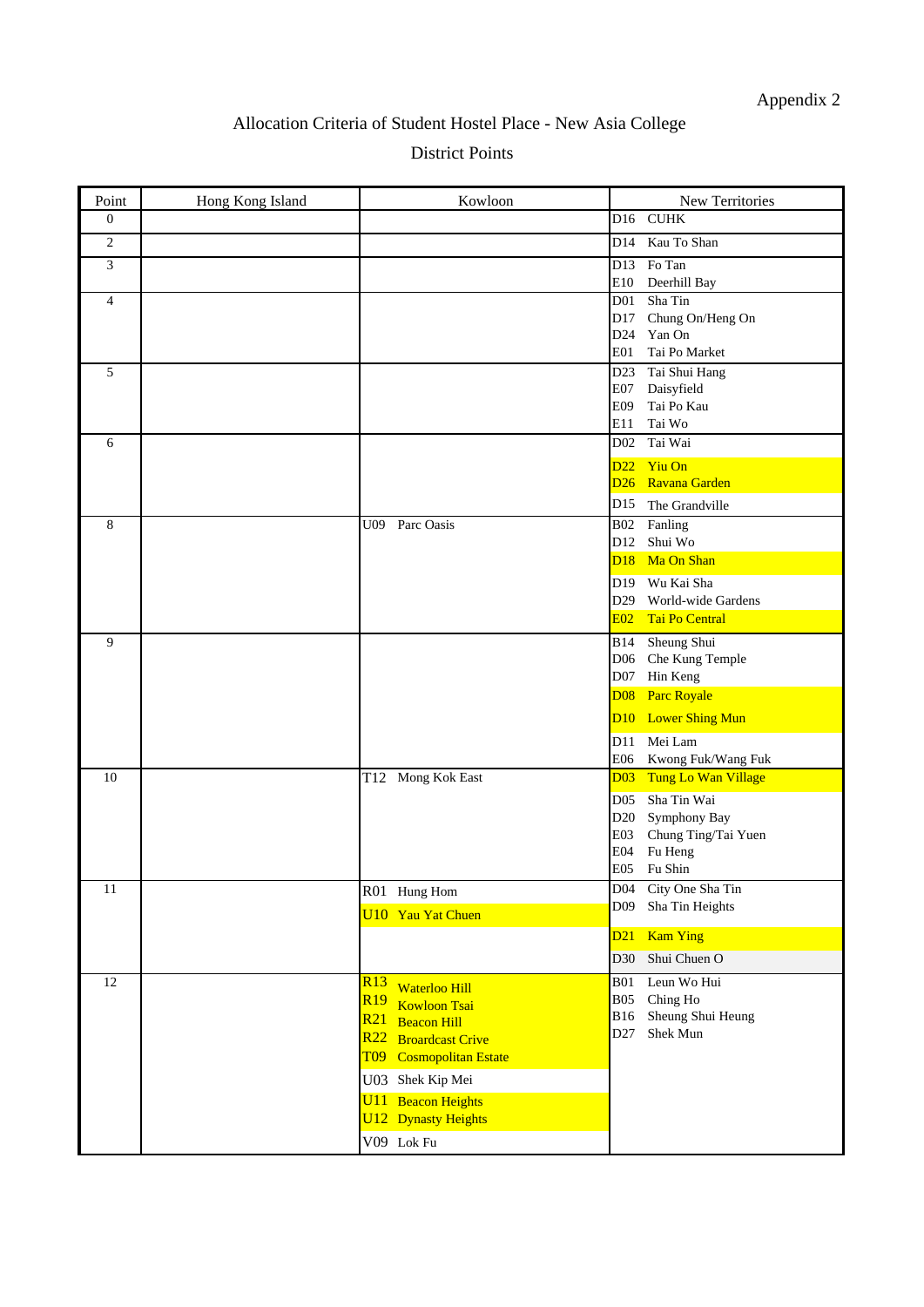| Point | Hong Kong Island             |                   | Kowloon                                        |                          | New Territories                                  |
|-------|------------------------------|-------------------|------------------------------------------------|--------------------------|--------------------------------------------------|
| 13    |                              |                   | R <sub>10</sub> Quarry Hill                    | <b>B03</b>               | <b>Ling Hill</b>                                 |
|       |                              |                   | R <sub>16</sub> Beverly Villas                 | <b>B06</b>               | <b>Long Village</b>                              |
|       |                              | <b>T05</b><br>T10 | Charming Garden                                | <b>B07</b><br><b>B18</b> | Ping Kong<br>Fu Tei Au                           |
|       |                              |                   | Metro Harbour View<br>T11 Princess Edward      | E14                      | Kau Lung Hang                                    |
|       |                              |                   | V01 Wong Tai Sin                               | E16                      | Fung Yuen                                        |
| 14    |                              |                   | T04 Yau Ma Tei                                 | B04                      | Wo Hop Shek                                      |
|       |                              |                   | T06 Mongkok                                    |                          |                                                  |
|       |                              |                   | T14 Tsuishatsui East                           |                          | <b>B08</b> Tai Lung                              |
|       |                              |                   | U02 Shamshuipo                                 | E12                      | Lam Tsuen Valley                                 |
|       |                              |                   | <b>U08</b> Pak Tin                             | J05                      | On Yam                                           |
|       |                              |                   | V03 Diamond Hill                               |                          |                                                  |
|       |                              |                   | V <sub>10</sub> Tin Ma                         |                          |                                                  |
| 15    |                              |                   | R05 Ho Man Tin                                 | <b>B15</b>               | <b>Tin Ping</b>                                  |
|       |                              |                   | R12 Area Around Kowloon Hospital               | <b>B24</b>               | <b>Wong Hau Shan</b>                             |
|       |                              |                   | T03 Austin                                     | CO <sub>2</sub>          | Shap Sze Heung                                   |
|       |                              |                   | U01 Cheung Sha Wan                             | E13                      | Tai Hang                                         |
|       |                              |                   | V02 Wang Fung Garden                           |                          |                                                  |
|       |                              |                   | V17 Choi Hung                                  |                          |                                                  |
| 16    |                              |                   | R09 Ma Tau Wai                                 | B09<br><b>B12</b>        | Kwu Tung<br>Ma Tso Lung                          |
|       |                              |                   | R <sub>18</sub> Kai Tak                        | <b>B13</b>               | <b>Ying Poon</b>                                 |
|       |                              |                   | S03 Kowloon Bay                                | <b>B17</b>               | Tin Ping Shan                                    |
|       |                              |                   | T02 Jordan                                     | <b>E08</b>               | San Uk Ka                                        |
|       |                              |                   | T08 Tai Kok Tsui<br>U04 Nam Cheong             | E15<br>E17               | Hong Lok Yuen<br>Sam Mun Tsai                    |
|       |                              |                   | U05 Lai Chi Kok                                | F22                      | Lei Muk shue                                     |
|       |                              |                   | U13 Chak On Estate                             |                          |                                                  |
|       |                              |                   | V04 Hammer Hill South                          |                          |                                                  |
|       |                              |                   | V12 Chuk Yuen North                            |                          |                                                  |
|       |                              |                   | V <sub>16</sub> Choi Wan                       |                          |                                                  |
| 17    |                              |                   | R02 Whampoa Garden                             |                          | B10 Hang Tau                                     |
|       |                              | R07<br>R11        | Ma Tau Kok                                     | D <sub>25</sub>          | Ma On Shan Village<br>D <sub>28</sub> Kwong Yuen |
|       |                              |                   | Oi Man                                         | F21                      | Kwai Chung North                                 |
|       |                              |                   | R17 Kowloon City<br>S02 Ngau Tau Kok           | J06                      | Tai Pak Tin                                      |
|       |                              |                   | U06 Mei Foo                                    |                          |                                                  |
|       |                              |                   | V06 San Po Kong                                |                          |                                                  |
|       |                              |                   | V08 Mei Tung                                   |                          |                                                  |
|       |                              |                   | V11 Tsui Chuk Garden                           |                          |                                                  |
| 18    |                              | R06               | Tokwawan<br>R14 Ho Man Tin Hill Road           | <b>B11</b><br><b>B19</b> | Ho Sheung Heung<br>Man Kam To                    |
|       |                              |                   | S01 Kwun Tong District                         | C <sub>04</sub>          | Sai Kung Town Square                             |
|       |                              |                   | S05 Choi Tak                                   | C <sub>09</sub>          | Tai Mong Tsai                                    |
|       |                              |                   | V05 Hammer Hill North                          | E18<br>F25               | Tung Tsz<br>Lo Wai                               |
|       |                              |                   | V14 Tsz Wan Sahn East                          |                          | H32 Ki Lun Tsuen                                 |
|       |                              |                   | V15 Scenic View                                |                          |                                                  |
| 19    | N <sub>01</sub><br>Admiralty | S04               | R08 Kowloon City Ferry Pier<br>Richland Garden |                          | B21 Ping Che                                     |
|       |                              |                   | S12 Lam Tin                                    |                          |                                                  |
|       |                              |                   | T13 King's Park                                |                          |                                                  |
|       |                              |                   | V07 Tung Tau                                   | C17                      | <b>Tseng Lan Shue</b>                            |
|       |                              |                   |                                                | F23                      | Shek Wai Kok                                     |
|       |                              |                   | V13 Tsz Wan Shan North                         | J13                      | Lai King                                         |
|       |                              |                   |                                                |                          |                                                  |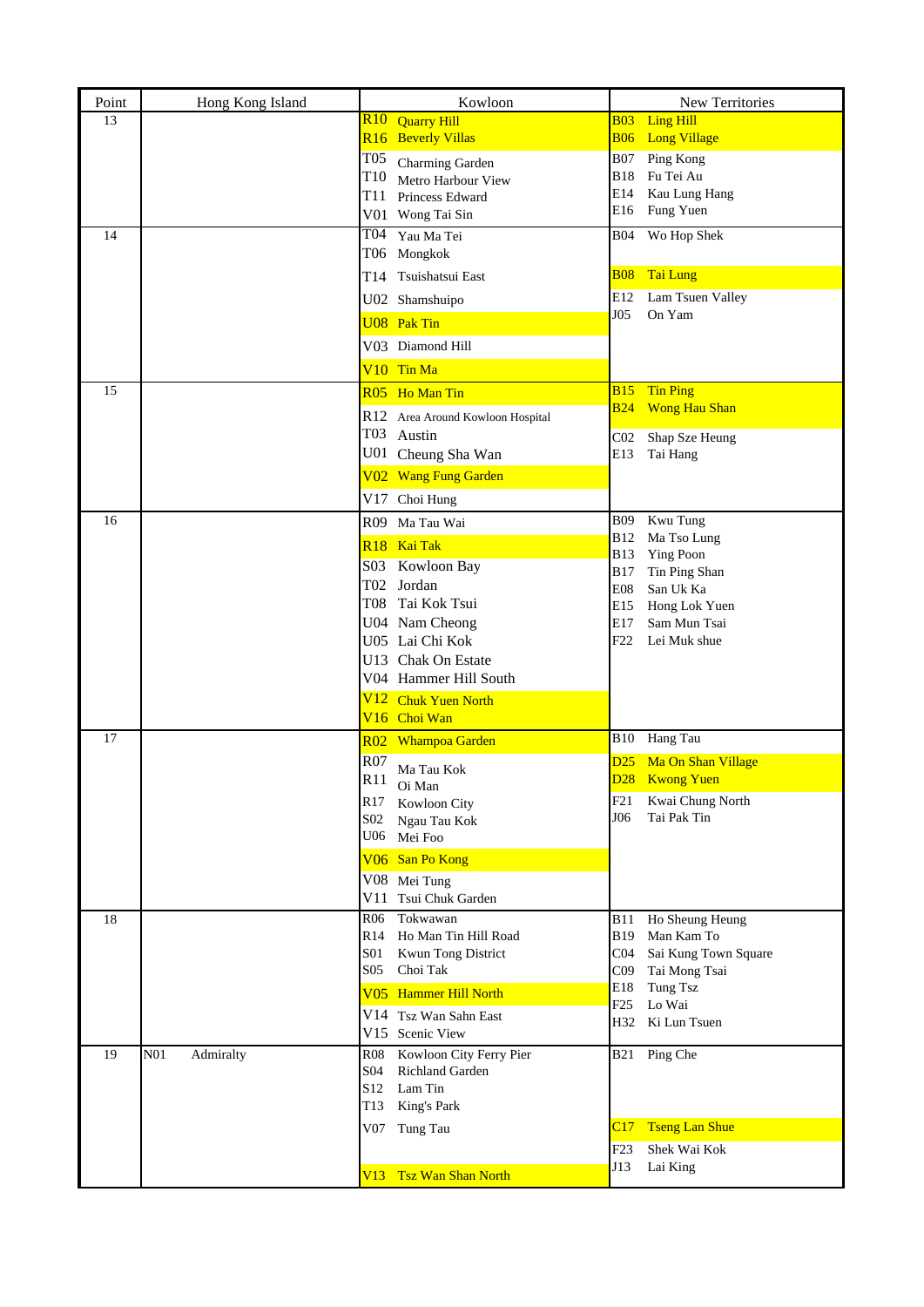| Point |                  | Hong Kong Island          |                 | Kowloon             |                        | New Territories                            |
|-------|------------------|---------------------------|-----------------|---------------------|------------------------|--------------------------------------------|
| 20    | M08              | Central                   | S06             | <b>Shun Lee</b>     | E <sub>19</sub>        | Tai Mei Tuk                                |
|       |                  |                           |                 |                     | F03                    | Luk Yeung Sun Chuen                        |
|       |                  |                           | S <sub>14</sub> | Yau Tong            | F20<br>H <sub>27</sub> | Kwai Chung Central<br><b>Fairview Park</b> |
|       |                  |                           | <b>T07</b>      | The Long Beach      | H30                    | Palm Springs                               |
|       |                  |                           | U07             | So Uk               |                        |                                            |
| 21    | N <sub>02</sub>  | Wanchai                   | S <sub>09</sub> | Hiu Lai             | C <sub>05</sub>        | Tui Min Hoi                                |
|       |                  |                           | <b>T01</b>      | Kowloon Station     | C19                    | Tiu Keng Leng                              |
|       |                  |                           |                 |                     | F02<br>F <sub>24</sub> | Tsuen Wan<br>Wo Yi Hop                     |
|       |                  |                           |                 |                     | J01                    | Kwai Hing                                  |
|       |                  |                           |                 |                     | J10                    | Lai Yiu                                    |
| 22    | M07              | Sheung Wan                | S <sub>15</sub> | Lei Yue Mun         | F <sub>01</sub>        | Yeung Uk Road                              |
|       | N <sub>03</sub>  | Causeway Bay              |                 |                     | F <sub>05</sub>        | Tsuen Wan West                             |
|       |                  |                           |                 |                     | F06                    | Tseun Wan Plaza                            |
|       |                  |                           |                 |                     | H31                    | San Tin                                    |
|       |                  |                           |                 |                     | J04<br>J14             | Kwai chung South<br><b>Highland Park</b>   |
| 23    | M06              | Sai Ying Pun              | <b>S10</b>      | Hing Tin            | CO <sub>7</sub>        | <b>Mok Tse Che</b>                         |
|       | N <sub>04</sub>  | Tin Hau                   |                 |                     |                        |                                            |
|       | P <sub>02</sub>  | North Point               | S11             | <b>Tak Tin</b>      | C18                    | Tsueng Kwan O                              |
|       | P <sub>0</sub> 3 | Quarry Bay                | S17             | Lok Wah             | G05                    | Tai Lam Chung                              |
|       |                  |                           |                 |                     | J09                    | <b>Wonderland Villas</b>                   |
|       | Q12              | <b>Shouson Hill</b>       |                 |                     |                        |                                            |
| 24    | M <sub>02</sub>  | <b>Mcclonnell Road</b>    |                 | S16 Cha Kwo Ling    | C <sub>08</sub>        | Nam Shan                                   |
|       | <b>M03</b>       | Mid-Level                 |                 |                     | C20                    | Hang Hau                                   |
|       |                  |                           |                 |                     | E20                    | Wu Kau Tang                                |
|       | M <sub>05</sub>  | <b>HKU</b>                |                 |                     | F07                    | Discovery Park                             |
|       | <b>N08</b>       | So Kon Po                 |                 |                     | F10<br>H35             | Kwong Pan Tin Tsuen<br>Shek Kong           |
|       | N <sub>09</sub>  | Lower Happy Valley        |                 |                     | J07                    | Kwai Fong                                  |
|       | N11              | <b>Stubbs Road</b>        |                 |                     | J08                    | Greenknoll Court                           |
|       | P <sub>01</sub>  | Fortress Hill             |                 |                     |                        |                                            |
|       | Q10              | <b>Wong Chuk Hang</b>     |                 |                     |                        |                                            |
| 25    | M <sub>04</sub>  | Kennedy Town              | <b>S08</b>      | <b>Sau Mau Ping</b> | <b>B20</b>             | Ta Kwu Ling                                |
|       | N10              | <b>Upper Happy Valley</b> | S13             | Kwong Tin           |                        | B22 Lin Ma Hang                            |
|       | N12              | Lai Tak                   |                 |                     |                        | C10 Pak Tam Chung                          |
|       | Q <sub>03</sub>  | Lei Tung                  |                 |                     | C21<br>F11             | Po Lam                                     |
|       |                  |                           |                 |                     | F12                    | Tso Kung Tam<br>Belvedere Garden           |
|       |                  |                           |                 |                     | F19                    | Fu Yung Shan                               |
|       |                  |                           |                 |                     | H <sub>29</sub>        | Ngau Tam Mei                               |
|       |                  |                           |                 |                     |                        | H34 Pat Heung                              |
|       |                  |                           |                 |                     |                        |                                            |
| 26    | P <sub>04</sub>  | Taikoo                    |                 |                     | CO6                    | <b>Hebe Haven</b>                          |
|       | Q <sub>02</sub>  | <b>South Horizon</b>      |                 |                     | C22                    | Tsui Lam                                   |
|       |                  |                           |                 |                     | <b>F08</b>             | Tsuen King Circuit                         |
|       |                  |                           |                 |                     | J02<br>J03             | Kwai Shing<br>Tai Wo Hau                   |
|       |                  |                           |                 |                     |                        |                                            |
| 27    | N <sub>05</sub>  | Tai Hang                  |                 |                     | C <sub>23</sub>        | Lohas Park                                 |
|       | N07              | Wong Nai Chung            |                 |                     | H33                    | Kam Tin                                    |
|       | P <sub>05</sub>  | Sai Wan Ho                |                 |                     | J15                    | Tsing Yi                                   |
|       | Q11              | <b>Hong Kong Parkview</b> |                 |                     |                        |                                            |
| 28    | P07              | Shau Kei Wan              |                 | S18 On Tat          | F14                    | Yau Kom Tau                                |
|       |                  |                           |                 |                     | H28                    | Pok Wai                                    |
|       |                  |                           |                 |                     |                        |                                            |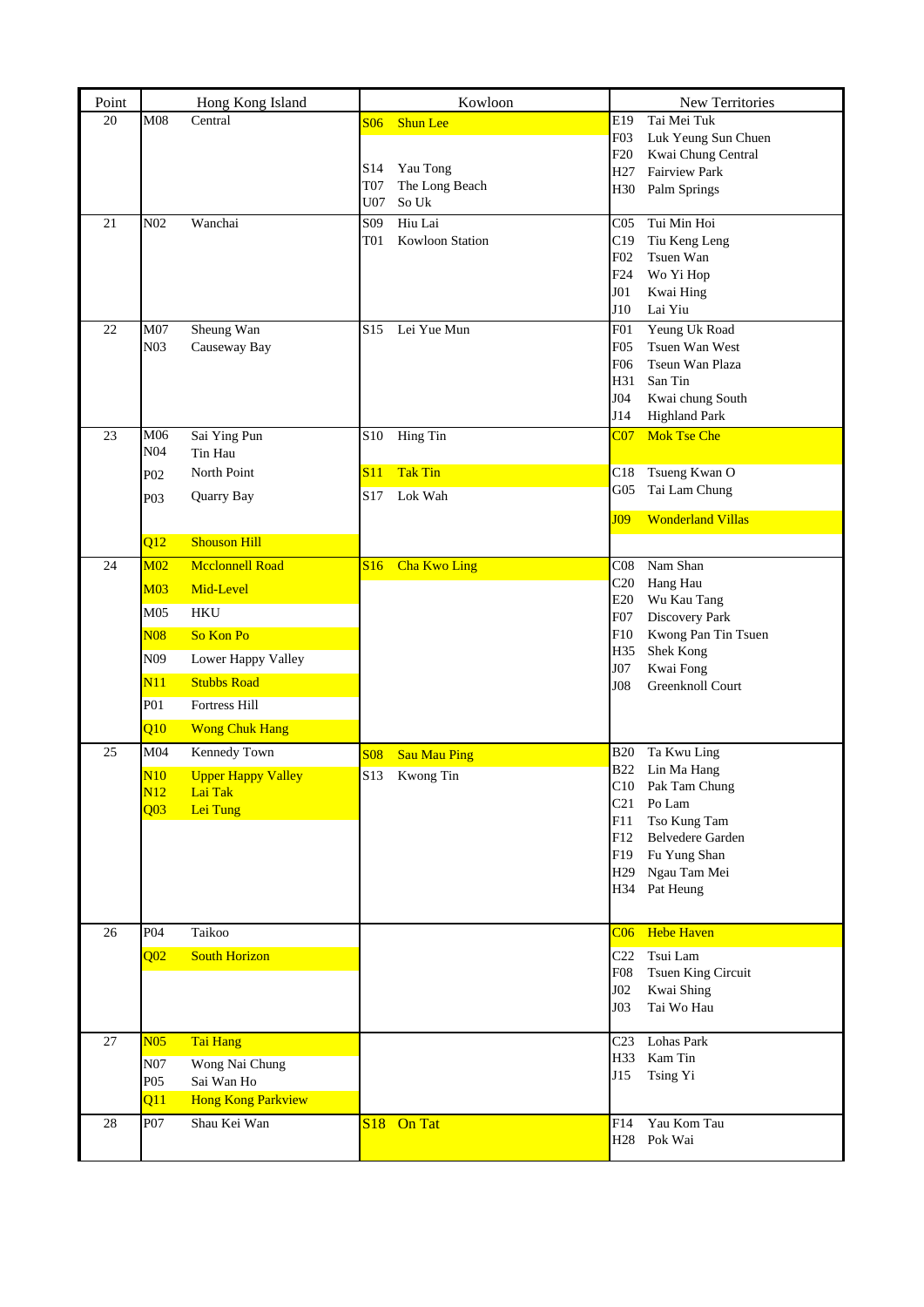| Point |                                    | Hong Kong Island                 | Kowloon       | New Territories                                                                                                                                                     |
|-------|------------------------------------|----------------------------------|---------------|---------------------------------------------------------------------------------------------------------------------------------------------------------------------|
| 29    | N06                                | <b>Jardines Loookout</b>         |               | Ap Tsai Shan<br>C12                                                                                                                                                 |
|       | P <sub>06</sub><br>P <sub>08</sub> | <b>Yiu Tung</b><br>Heng Fa Chuen |               | F09<br>Chuen Lung<br>F13<br>Approach Beach<br>H <sub>03</sub><br>Au Tau<br>Tsing Yi Garden<br>J16<br>X01<br>Tung Chung                                              |
| 30    | P <sub>09</sub>                    | Chai Wan Au                      | Po Tat<br>S07 | Mang Kung Uk<br>C13                                                                                                                                                 |
|       | P10                                | Chai Wan                         |               | <b>Pik Shui Sun Tsuen</b><br>C15                                                                                                                                    |
|       | Q <sub>01</sub>                    | Aberdeen                         |               | C16<br>Tai Po Tsai<br>F04<br>Riviera Gardens<br>F15<br>Ting Kau<br>G01<br>Tuen Mun<br>Leung King/Tin King<br>G08<br>Yuen Long East<br>H02<br>J19<br>Mayfair Gardens |
| 31    | <b>O08</b>                         | Chi Fu                           |               | Tai Hing<br>G02                                                                                                                                                     |
|       |                                    |                                  |               | Gold Coast<br>G04<br>G06<br>Tuen Mun Ferry Pier                                                                                                                     |
|       |                                    |                                  |               | J17<br>Tsing Yi Ferry Pier                                                                                                                                          |
|       |                                    |                                  |               | J18<br>Cheung Ching                                                                                                                                                 |
| 32    |                                    |                                  |               | Wong Shek<br>CO <sub>3</sub><br>Sheung Yeung/Ha Yeung<br>C11                                                                                                        |
|       |                                    |                                  |               | Yuen Long West<br>H01                                                                                                                                               |
|       |                                    |                                  |               | H <sub>20</sub><br>Tin Shui Wai South<br><b>J20</b><br>Cheung Hang                                                                                                  |
|       |                                    |                                  |               | X03<br>Yat Tung                                                                                                                                                     |
| 33    | P11                                | Fung Wah                         |               | Sham Tseng<br>F16                                                                                                                                                   |
|       | P14<br>Q <sub>04</sub>             | <b>Braemar Hill</b><br>Wah Fu    |               | Ma Wan<br>F18<br>H21<br>Tin Shui Wai Park                                                                                                                           |
|       | Q <sub>07</sub>                    | Pokfulam                         |               | H26 Kingswood Villa                                                                                                                                                 |
|       | Q13                                | Repulse Bay                      |               | Carribbean Coast<br>X02                                                                                                                                             |
| 34    | P12                                | Yue Wan Estate                   |               | <b>B23</b><br><b>Sha Tau Kok</b>                                                                                                                                    |
|       |                                    |                                  |               | C01 Hoi Ha                                                                                                                                                          |
|       |                                    |                                  |               | H11 Ping Shan<br>H <sub>22</sub><br>Tin Shui Wai Central                                                                                                            |
|       |                                    |                                  |               | H25<br><b>Ting Ching</b>                                                                                                                                            |
| 35    | M <sub>01</sub>                    | The Peak                         |               | Fu Tai<br>G11                                                                                                                                                       |
|       |                                    |                                  |               | H <sub>05</sub><br>Shap Pat Heung West                                                                                                                              |
|       |                                    |                                  |               | H12 Kai Shan<br>H <sub>23</sub><br>Tin Shui Wai North                                                                                                               |
|       |                                    |                                  |               | H <sub>24</sub><br><b>Grandeur Terrqace</b>                                                                                                                         |
| 36    | P13                                | Siu Sai Wan                      |               | <b>Tsing Lung Tau</b><br>F17                                                                                                                                        |
|       | Q <sub>05</sub>                    | Cyberport                        |               | G09<br>Siu Hong                                                                                                                                                     |
|       | Q06                                | Baguio Villa                     |               | Hung Shui Kiu<br><b>H08</b>                                                                                                                                         |
|       | $\overline{Q09}$                   | Tin Wan                          |               | San Sang<br>H17                                                                                                                                                     |
| 37    | Q14                                | <b>Chung Hom Kok</b>             |               | Sap Pat Heung East<br>H04<br>H <sub>06</sub><br>Tai Tong West                                                                                                       |
|       |                                    |                                  |               | Tong Yan San Tsuen<br>H <sub>09</sub>                                                                                                                               |
|       |                                    |                                  |               | H18 Ha Tsuen                                                                                                                                                        |
|       |                                    |                                  |               |                                                                                                                                                                     |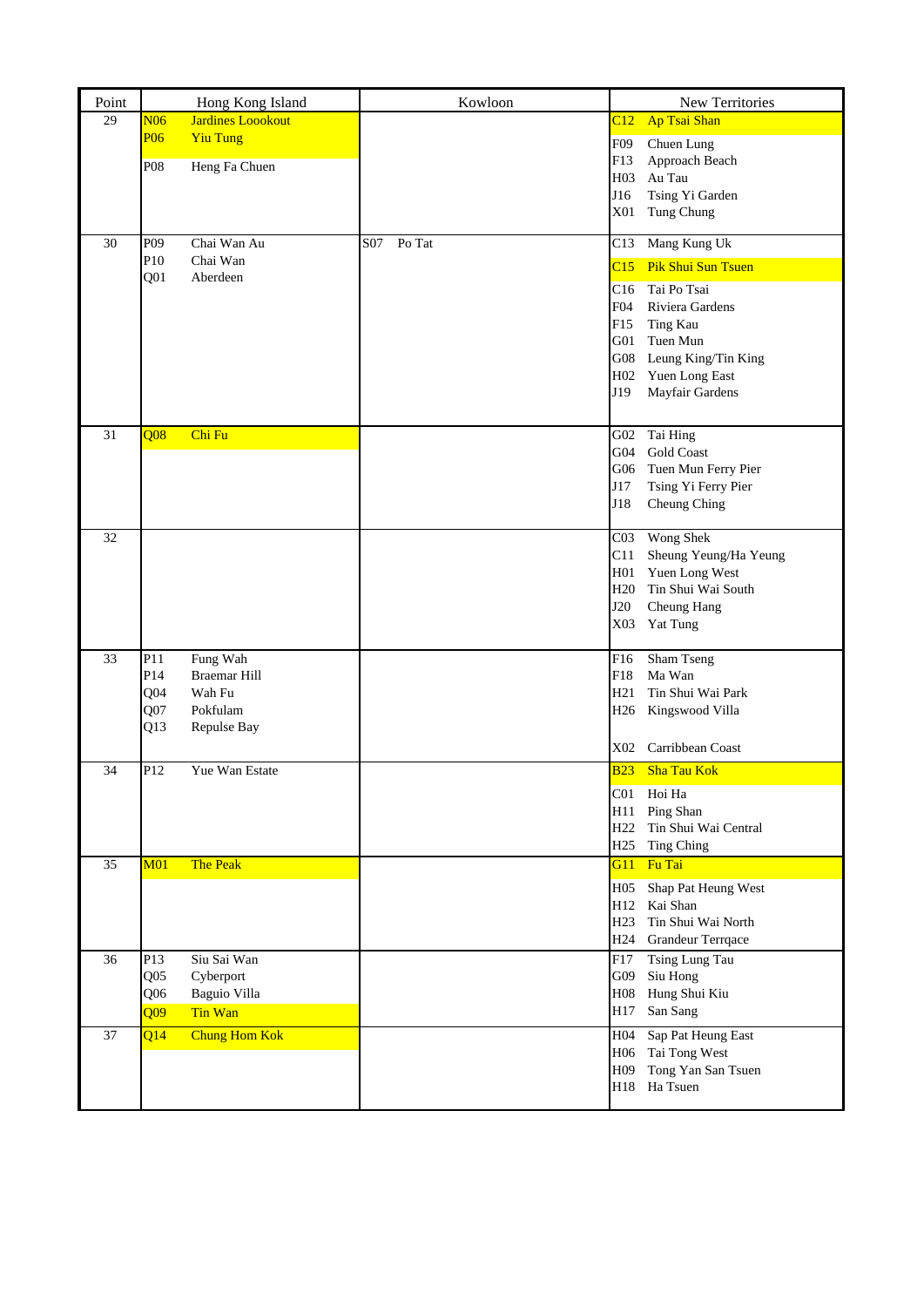| Point |     | Hong Kong Island     | Kowloon | New Territories                         |
|-------|-----|----------------------|---------|-----------------------------------------|
| 38    | Q18 | Cape D'Aguilar       |         | $C14$ Po Toi O                          |
|       |     |                      |         | H10<br>Shan Ha Tsuen                    |
|       |     |                      |         | Sha Kong Wai<br>H13                     |
|       |     |                      |         | Lau Fau Shan<br>H16                     |
|       |     |                      |         | X <sub>05</sub><br><b>Discovery Bay</b> |
| 39    |     |                      |         | San Hui<br>G <sub>03</sub>              |
|       |     |                      |         | <b>Shek Mun Kap</b><br>X04              |
| 40    | Q15 | <b>Stanley</b>       |         | G10 Lam Tei                             |
|       | Q21 | Red Hill Peninsula   |         |                                         |
| 41    | Q17 | <b>Big Wave Bay</b>  |         |                                         |
| 42    | Q19 | <b>Stanley North</b> |         | H <sub>07</sub><br>Tai Tong East        |
|       |     |                      |         | Mong Tseng Wai<br>H14                   |
| 43    | Q20 | Shke O               |         |                                         |
| 44    | Q16 | Regailaibay          |         |                                         |
| 45    |     |                      |         | Lung Kwu Tan<br>G07                     |
|       |     |                      |         | Sha Kiu Tsen<br>H <sub>15</sub>         |
|       |     |                      |         | Pak Nai<br>H19                          |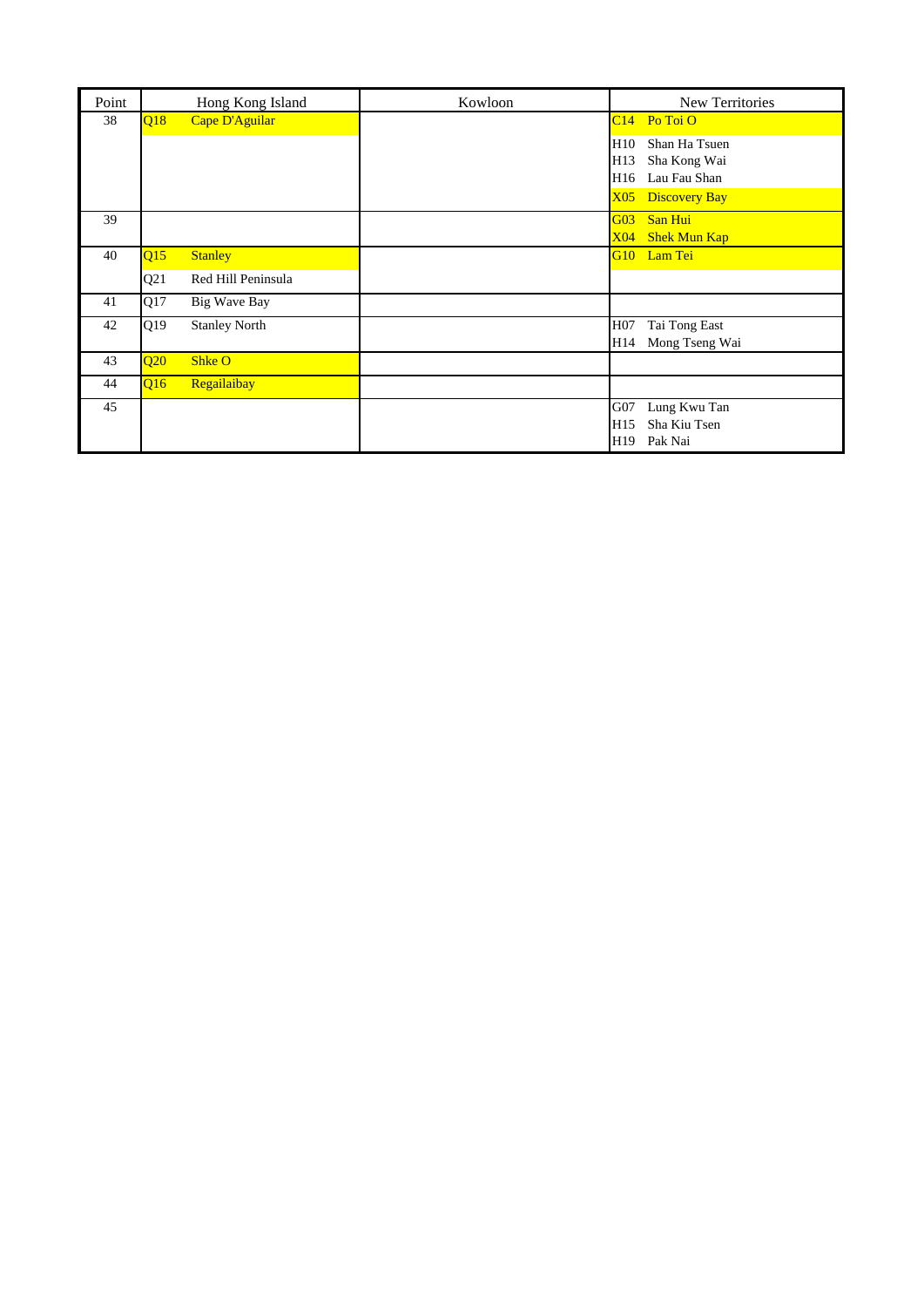# New Asia College Student Hostel Selection Criteria, Rules and Regulations

# Criteria for Type of Residence

| (A) Type (highest: 14 points)                                                                                                             |                |
|-------------------------------------------------------------------------------------------------------------------------------------------|----------------|
| (1) Private Housing                                                                                                                       |                |
| Cubicle or Bedspace Apartment, Wooden or Tin-sheeted structure                                                                            | 14             |
| Single Tower $(>=4$ storey, of more than 30 years without elevators)                                                                      | 12             |
| Single Tower (of more than 30 years with elevators)                                                                                       | 5              |
| Court (with two or more blocks), Home Ownership Housing, Sandwich<br>Class Housing, Disciplined Services Quarters (of more than 30 years) | 3              |
| Court (with two or more blocks), Home Ownership Housing, Sandwich<br>Class Housing, Disciplined Services Quarters (of less than 30 years) | $\overline{0}$ |
| Single Tower (of less than 30 years with elevators)                                                                                       | $\theta$       |
| Single Tower $\left(\leq 3\right)$ storey, without elevators)                                                                             | $\theta$       |
| Villa                                                                                                                                     | $\overline{0}$ |
| (2) Public Housing (Including Interim Housing)                                                                                            |                |
| Old Resettlement Estates (Category 1-6)                                                                                                   | 12             |
| Without elevators (4 storey and above, of more than 30 years)                                                                             | 12             |
| Of more than 30 years with elevators                                                                                                      | 9              |
| Of 21-30 years with elevators                                                                                                             | 4              |
| Of 20 or less years with elevators                                                                                                        | $\theta$       |
| (3) Small House (Three-storey)                                                                                                            | 5              |
| (4) Non-departmental Quarters                                                                                                             | $\theta$       |

(B) Area (Average area per head. Highest: 21 points)

|     | $(1)$ 50.4 sq. feet or less | 21 |
|-----|-----------------------------|----|
| (2) | 50.5-70.4 sq. feet          | 15 |
|     | $(3)$   70.5-90.4 sq. feet  |    |
| (4) | $90.5 - 110.4$ sq. feet     |    |
| (5) | 110.5 sq. feet or more      |    |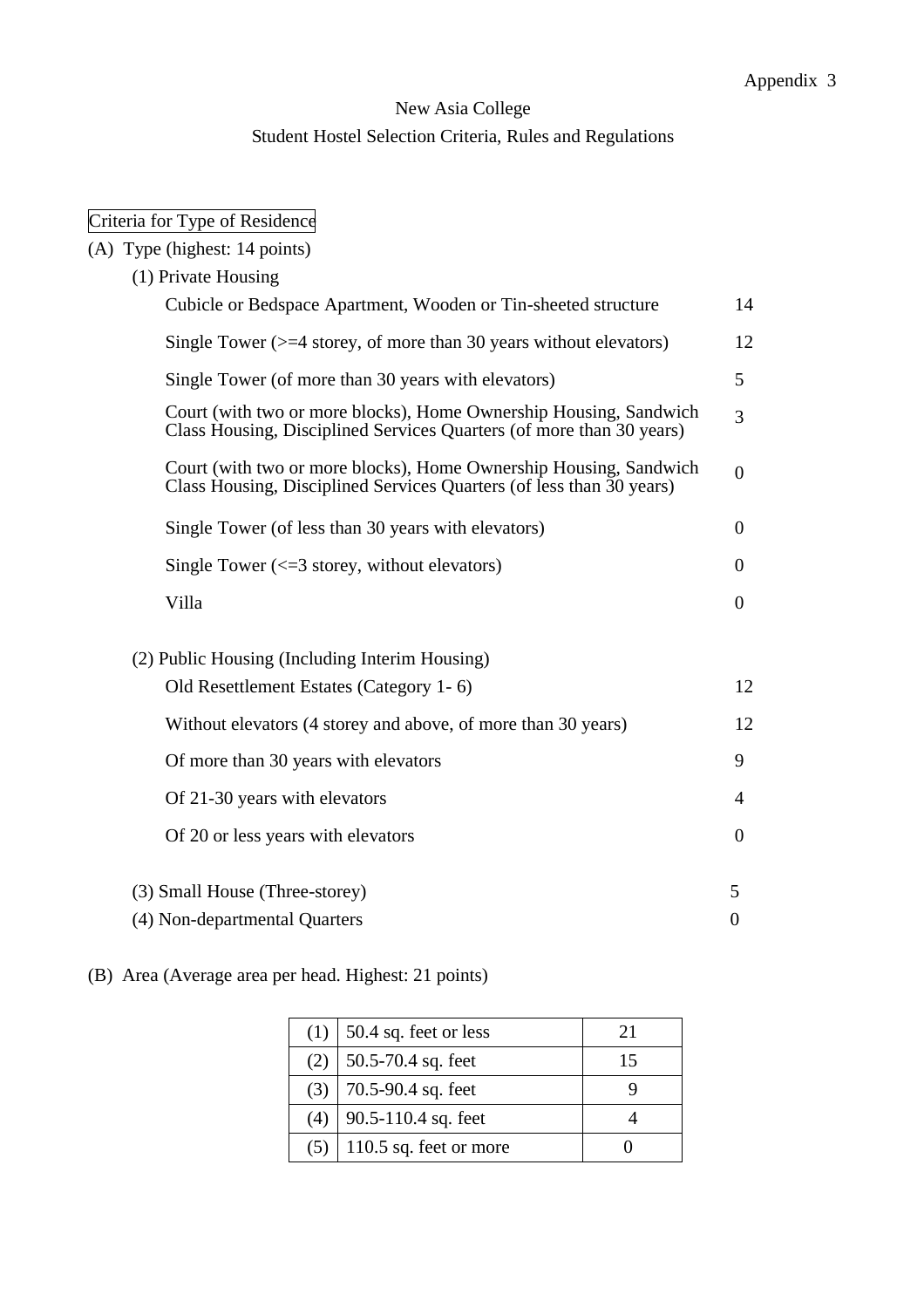Criteria for Extra-Curricular Activities

Criteria for Extra-Curricular Activities consist of two parts with a highest score of 20 in total. (A)

#### (A) General activities

A maximum of two events or positions can be registered with full scores for the first one and halved scores for the second one. Tenure should span over September, 2017. Should a department or organization is only under New Asia College and its Society has registered with both the College and CUHK, committee members can only register such positions once. Positions or schemes which applicants can register are as follows:

| Position/Scheme                                                            | <b>Scores</b>    |             |  |  |
|----------------------------------------------------------------------------|------------------|-------------|--|--|
|                                                                            | New Asia College | <b>CUHK</b> |  |  |
| <b>Student Union Committee</b>                                             | 20               | 18          |  |  |
| President of Student Union-Representative<br>Council                       |                  | 16          |  |  |
| Members of Campus Radio CUHK                                               |                  | 15          |  |  |
| <b>Editors of CU Student Press</b>                                         |                  | 15          |  |  |
| <b>Student Representative of the Senate</b>                                |                  | 8           |  |  |
| President of Society                                                       | 15               | 12          |  |  |
| <b>Student Union, Temporary Executives</b>                                 | 15               |             |  |  |
| <b>Members of Hall Associations</b>                                        | 12               |             |  |  |
| <b>Committee Members of Society</b>                                        | 12               | 10          |  |  |
| Committee Members of Non-Residential<br><b>Hall Association</b>            | 12               |             |  |  |
| Union-<br>of Student<br>Representatives<br>Representative Council          | 12               | 10          |  |  |
| <b>College or School Sports Team Members</b>                               | 12               | 10          |  |  |
| Members<br>Non-Residential<br>of<br>Hall<br><b>Association (Committee)</b> | 6                |             |  |  |
| Members of Society Representative Council                                  | 6                | 5           |  |  |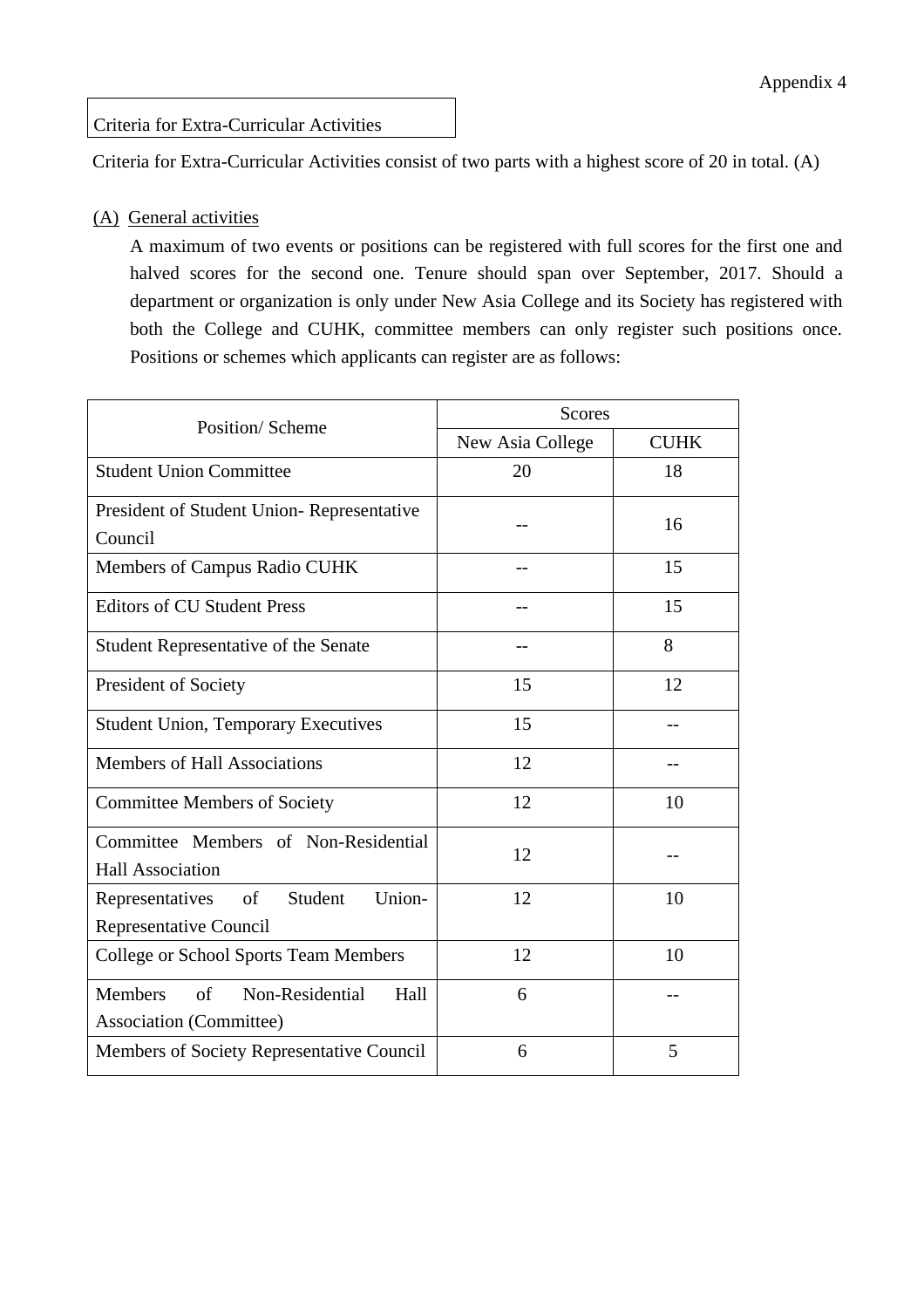## Events of New Asia College

|                                      |           | <b>Outstanding Members</b>     |                               |                               |            |
|--------------------------------------|-----------|--------------------------------|-------------------------------|-------------------------------|------------|
| Event                                | President | Year 1                         | Year 2 or above               | <b>Members</b>                | Counselors |
|                                      |           | (Maximum<br>12<br>nominations) | (Maximum<br>8<br>nomination)  |                               |            |
| <b>Orientation Camp</b>              | 9         |                                | 8 (Maximum 20)<br>nomination) | 5 (Maximum 10)<br>nomination) |            |
| College<br>Anniversary<br>Celbration | 8         |                                | 6                             | 4 (Maximum 25)<br>nomination) |            |
| NA Night                             | 8         |                                | 6                             | 3 (Maximum 25)<br>nomination) |            |
| NA Sing                              | 8         |                                | 6                             | 3 (Maximum 20)<br>nomination) |            |

Confirmation procedures of scores for hostel selection of Large-Scale Events of New Asia College

- 1. Draft by the Committee of Large-Scale Events of New Asia College
- 2. Submission to New Asia College Student Union Executive Committee
- 3. Publication of the list by mass mail and Facebook pages
- 4. One week of appeal period
- 5. Handling of appeal case and passing of the list by Student Union Executive Committee
- 6. Passing of the list by Student Union Representative Council

### Sports Activities

| Events               | Scores    |                                                             |                                       |  |  |  |
|----------------------|-----------|-------------------------------------------------------------|---------------------------------------|--|--|--|
|                      | President | <b>Committee Members</b>                                    | Participants                          |  |  |  |
| Head's Trophies      | 5         | (Maximum<br>11<br>3<br>nominations)                         |                                       |  |  |  |
| <b>Athletic Meet</b> | 3         | (Maximum<br>11<br>2<br>nominations)                         |                                       |  |  |  |
| Swimming Gala        | 3         | (Maximum<br><sup>11</sup><br>$\overline{2}$<br>nominations) | $1(1$ event)<br>2 (2 events or above) |  |  |  |
| Happy Run            |           |                                                             |                                       |  |  |  |

**Others** 

| <b>Sub-Committee Members of Student Union</b> | $2 - 4$ (nominated by<br>NASU at a maximum<br>of $12)$ |  |
|-----------------------------------------------|--------------------------------------------------------|--|
| Members of New Asia College Committee         |                                                        |  |

Organizations which are neither registered with Student Union, CUHK nor New Asia College Student Union and wish to submit their past records and house program to the Dean of Students' Office for considerations for selection points should do so every year. The Office will verify such documents according to the nature and performances of their activities and sent them to the Examination Unit.